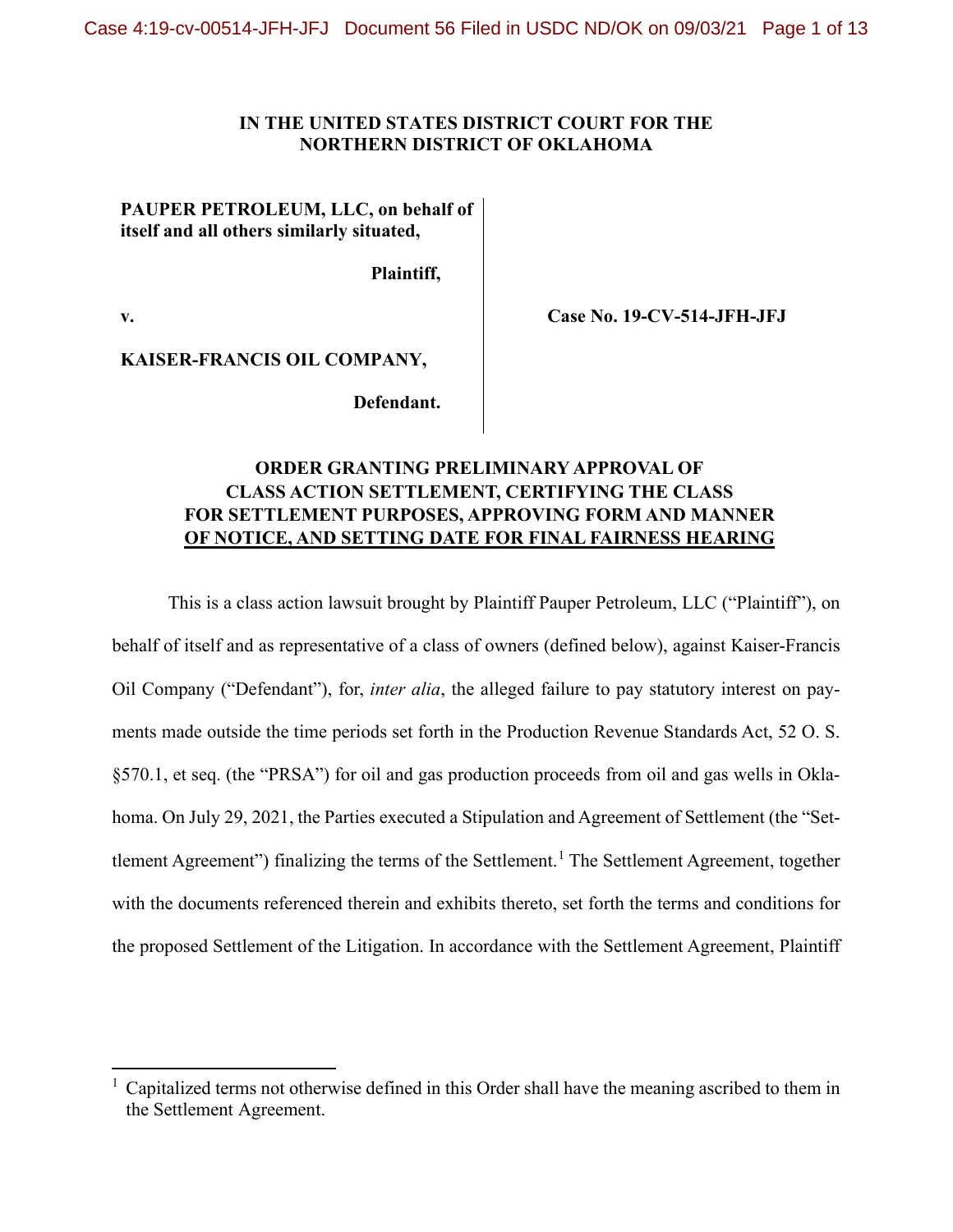now presents the Settlement to the Court for preliminary approval under Federal Rule of Civil Procedure 23.

After reviewing the pleadings and Plaintiff's Motion to Certify the Class for Settlement Purposes, Preliminarily Approve Class Action Settlement, Approve Form and Manner of Notice, and Set Date for Final Fairness Hearing ("Motion for Preliminary Approval"), the Court has preliminarily considered the Settlement to determine, among other things, whether the Settlement warrants the issuance of notice to the Settlement Class. Upon reviewing the Settlement and the Motion for Preliminary Approval, it is hereby **ORDERED, ADJUDGED AND DECREED** as follows:

1. For purposes of this Order, the Court adopts all defined terms as set forth in the Settlement Agreement unless otherwise defined herein.

2. The Court finds the Settlement Class should be certified for the purposes of this Settlement, as the Settlement Class meets all certification requirements of Federal Rule of Civil Procedure 23 for a settlement class.

3. The certified Settlement Class is defined as follows:

All non-excluded persons or entities:

- i. who received working interest, royalty, and/or overriding royalty payments from Defendant for oil and/or gas proceeds from oil and/or gas wells located in the State of Oklahoma with check dates between September 1, 2014, up to and including February 28, 2021.
- ii. The persons or entities excluded from the class are: (1) agencies, departments, or instrumentalities of the United States of America or the State of Oklahoma; (2) publicly traded oil and gas companies and their affiliates; and (3) the Released Parties.

4. The Court finds the above-defined Settlement Class satisfies all prerequisites of Federal Rule of Civil Procedure 23(a) for purposes of the proposed class settlement:

2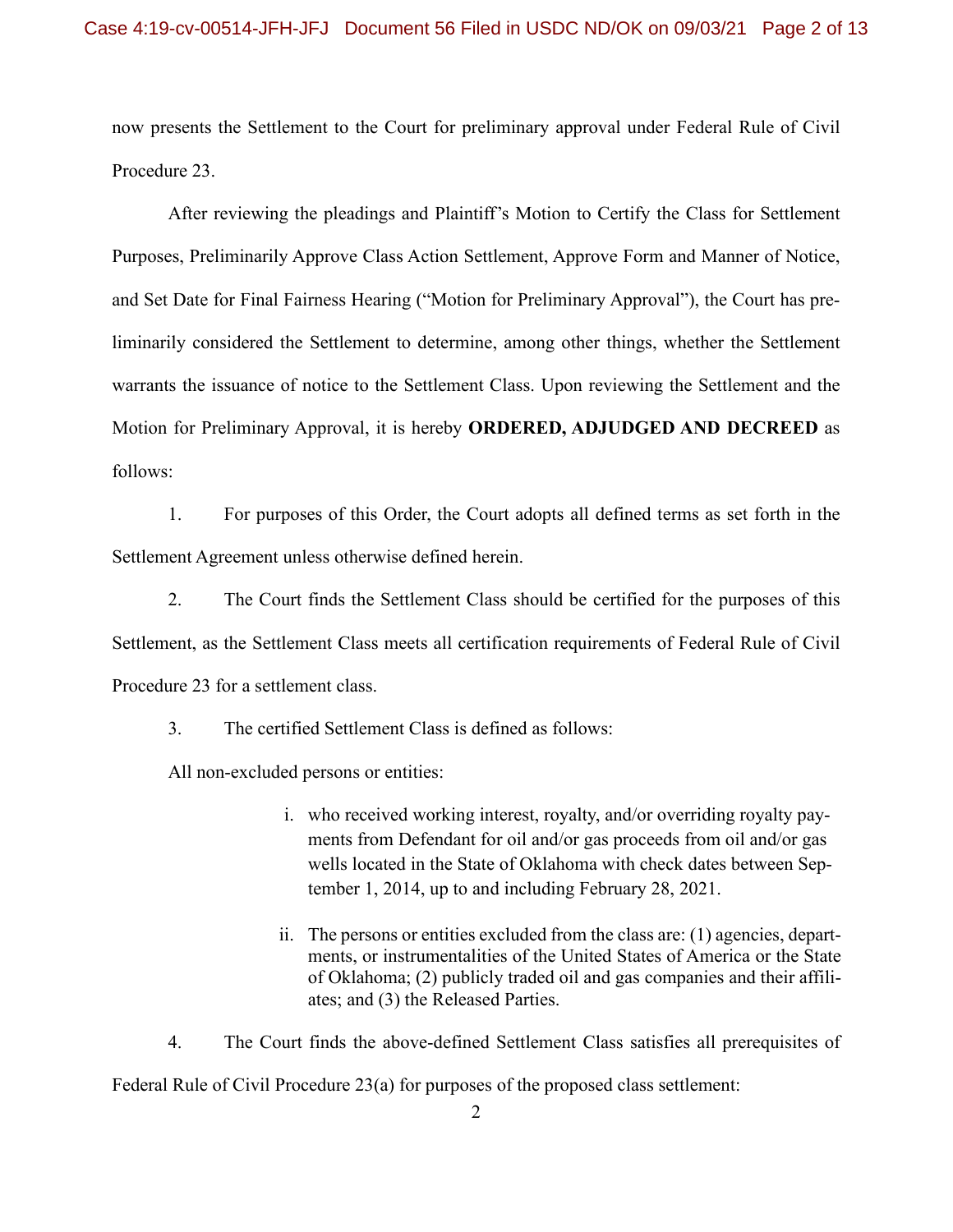a. **Numerosity**. Plaintiff has demonstrated "[t]he class is so numerous that joinder of all members is impracticable." Fed. R. Civ. P. 23(a)(1). The Tenth Circuit has not adopted a set number as presumptively sufficient to meet this burden, and there is "no set formula to determine if the class is so numerous that it should be so certified." *Trevizo v. Adams*, 455 F.3d 1155, 1162 (10th Cir. 2006). Here, the Settlement Class consists of thousands of owners. Therefore, the Court finds the numerosity prerequisite is undoubtedly met.

b. **Commonality**. Plaintiff has also demonstrated "[t]here are questions of law or fact common to the class." Fed. R. Civ. P. 23(a)(2).

c. **Typicality**. Plaintiff has also shown "[t]he claims or defenses of the representative parties are typical of the claims or defenses of the class." FED. R. CIV. P. 23(a)(3).

d. **Adequacy**. Plaintiff and Plaintiff's Counsel have demonstrated "[t]he representative parties will fairly and adequately protect the interests of the class." FED. R. CIV. P. 23(a)(4).

In addition, because the Court finds Plaintiff and Plaintiff's Counsel to be adequate representatives of the Settlement Class, the Court hereby appoints Plaintiff Pauper Petroleum, LLC as Class Representative and Plaintiff's Counsel Reagan E. Bradford and Ryan K. Wilson (of Bradford & Wilson PLLC) and Rex Sharp (of Sharp Law LLP) as Co-Lead Class Counsel.

5. The Court also finds the requirements of Federal Rule of Civil Procedure 23(b)(3) are met:

a. **Predominance**. Class Representative has shown "questions of law or fact common to the members of the class predominate over any questions affecting only individual members." Fed. R. Civ. P. 23(b)(3).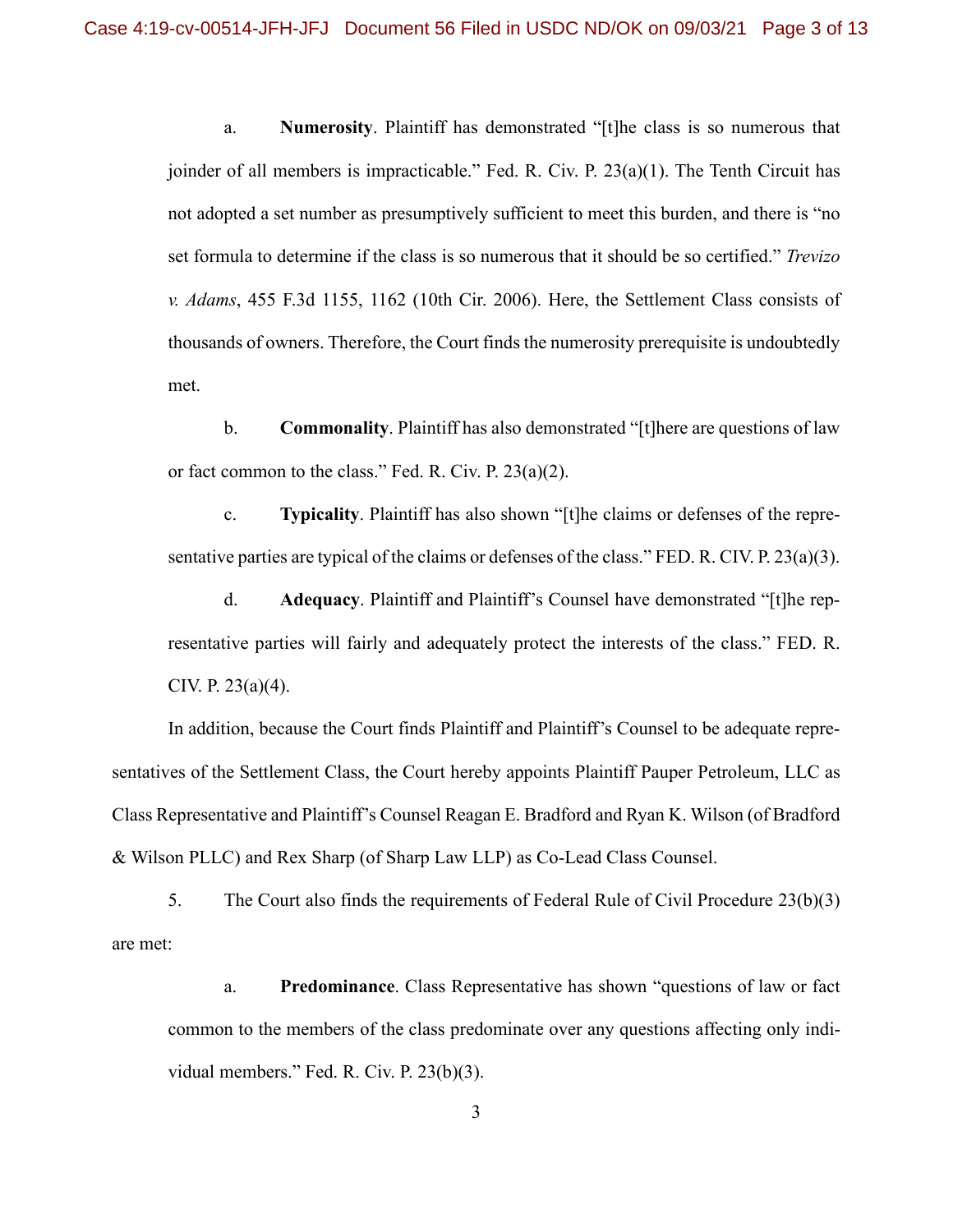b. **Superiority**. Class Representative has also established "that a class action is superior to other available methods for the fair and efficient adjudication of the controversy." Fed. R. Civ. P. 23(b)(3).

In sum, the Court finds all prerequisites and requirements of Federal Rule of Civil Procedure 23(a)-(b) are satisfied, and the Settlement Class is hereby certified for the purposes of this Settlement.

6. The Court preliminarily finds (a) the proposed Settlement resulted from extensive arm's-length negotiations; (b) the proposed Settlement was agreed to only after Class Counsel had conducted legal research and discovery regarding the strengths and weakness of Class Representative's and the Settlement Class' claims; (c) Class Representative and Class Counsel have concluded that the proposed Settlement is fair, reasonable, and adequate; and (d) the proposed Settlement is sufficiently fair, reasonable, and adequate to warrant sending notice of the proposed Settlement to the Settlement Class.

7. Having considered the essential terms of the Settlement under the recognized standards for preliminary approval as set forth in the relevant jurisprudence, the Court preliminarily approves the Settlement, subject to the right of any member of the Settlement Class to challenge the fairness, reasonableness, and adequacy of any part of the Settlement, Settlement Agreement, Allocation Methodology, or proposed Plan of Allocation (or any other Plan of Allocation), and to show cause, if any exists, why a Final Judgment dismissing the Released Claims in the Litigation based on the Settlement Agreement should not be ordered after adequate notice to the Settlement Class has been given in conformity with this Order. As such, the Court finds that those Class Mem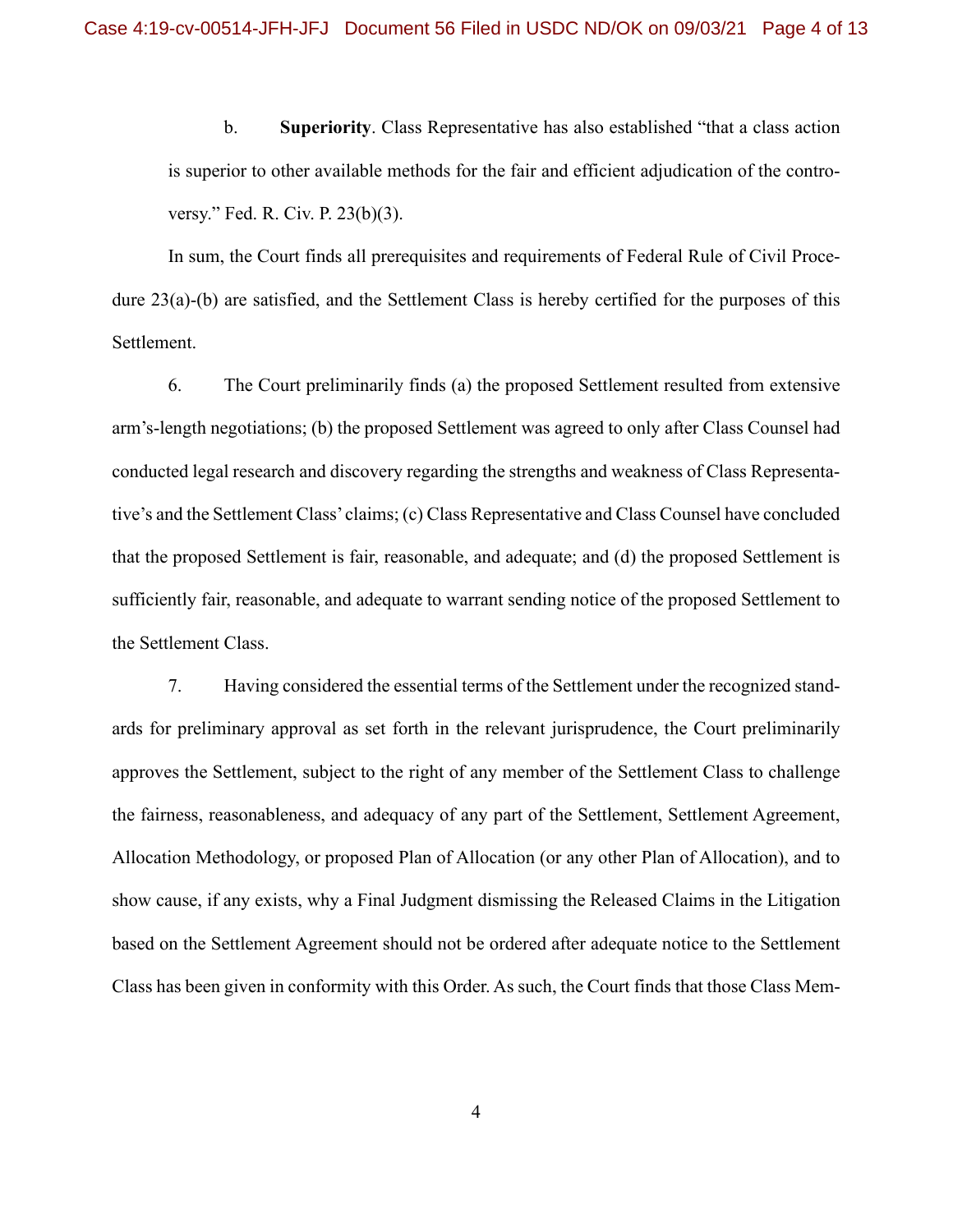bers whose claims would be settled, compromised, dismissed, and released pursuant to the Settlement should be given notice and an opportunity to be heard regarding final approval of the Settlement and other matters.

8. The Court further preliminarily approves the form and content of the proposed Notice and the proposed Summary Notice, which are attached to the Settlement Agreement as Exhibits 3-5, respectively, and finds the Notice and Summary Notice are the best notice practicable under the circumstances, constitute due and sufficient notice to all persons and entities entitled to receive such notice, and fully satisfy the requirements of applicable laws, including due process and Federal Rule of Civil Procedure 23. The Court finds the form and content of the Notice and Summary Notice fairly and adequately: (a) describe the terms and effect of the Settlement; (b) notify the Settlement Class that Class Counsel will seek attorneys' fees, reimbursement of Litigation Expenses and Administration, Notice, and Distribution Costs, and a Nominal Case Contribution Award for Class Representative's services; (c) notify the Settlement Class of the time and place of the Final Fairness Hearing; (d) describe the procedure for requesting exclusion from the Settlement; and (e) describe the procedure for objecting to the Settlement or any part thereof.

9. The Court also preliminarily approves the proposed manner of communicating the Notice and Summary Notice to the Settlement Class, as set out below, and finds it is the best notice practicable under the circumstances, constitutes due and sufficient notice to all persons and entities entitled to receive such notice, and fully satisfies the requirements of applicable laws, including due process and Federal Rule of Civil Procedure 23:

a. No later than 20 business days after entry of this Preliminary Approval Order, the Settlement Administrator will mail (or cause to be mailed) the Notice, as described in the Settlement Agreement, by mail to all Class Members who have been identified after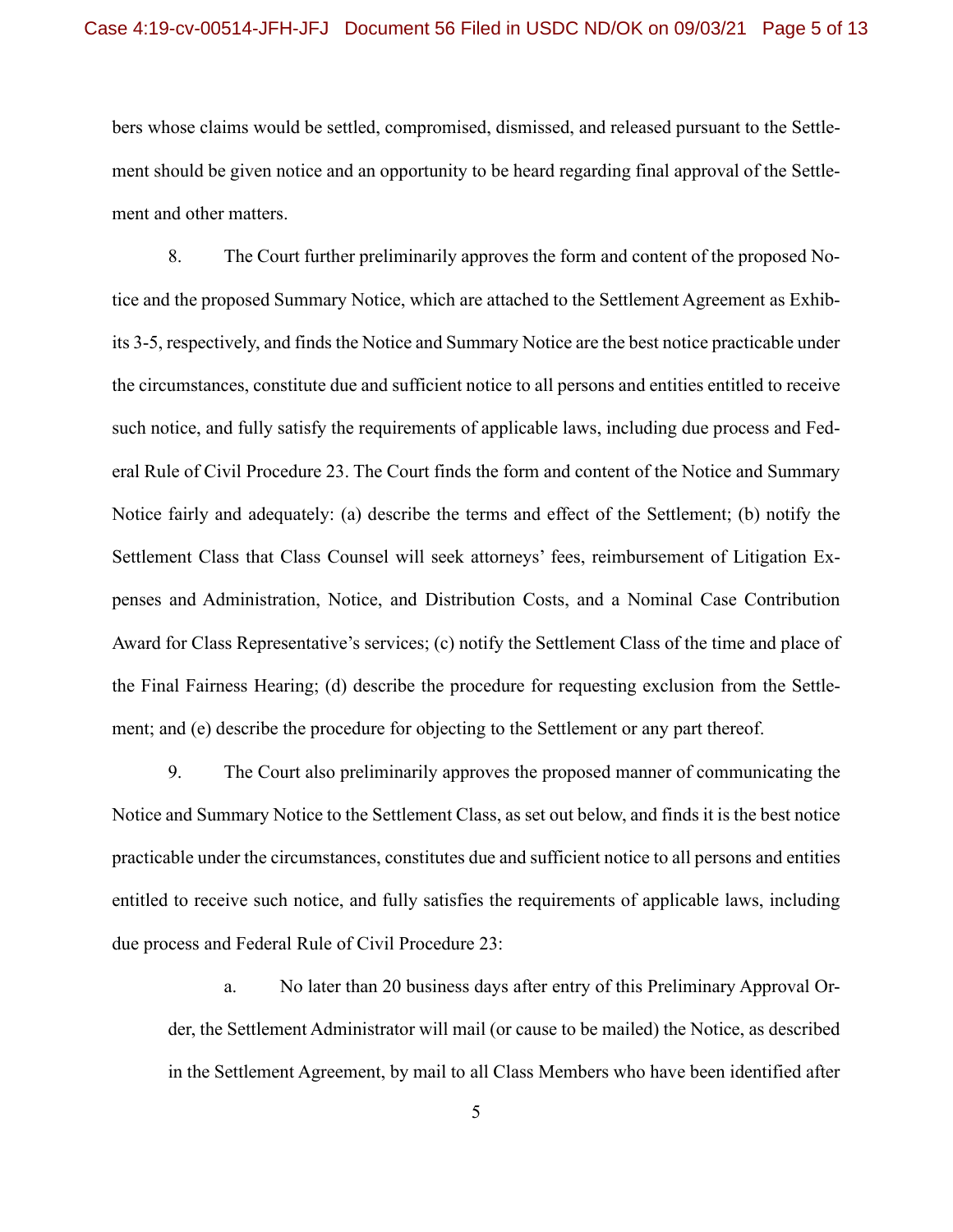reasonable efforts to do so. The Notice will be mailed to Class Members using the data described in paragraph 3.3 of the Settlement Agreement, the last known addresses for each payee, and any updated addresses found by the Settlement Administrator. For any Class Members who received more than one payment, the Notice of Settlement will be mailed to the payee's last-known address (or any updated address found by the Settlement Administrator). The Settlement Administrator will also publish the Summary Notice as described below. It is not reasonable or economically practical for the Parties to do more to determine the names and addresses of Class Members.

b. No later than 20 business days after entry of this Preliminary Approval Order, or at such time as is ordered by the Court, the Settlement Administrator also shall publish (or cause to be published) the summary Notice of Settlement one time in each of the following newspapers: (a) The Oklahoman, a paper of general circulation in Oklahoma; and (b) the Tulsa World, a paper of general circulation in Oklahoma.

c. Within 10 days after mailing the first notice and continuing through the Final Fairness Hearing, the Settlement Administrator will also display (or cause to be displayed) on an Internet website dedicated to this Settlement the following documents: (i) the Notice of Settlement, (ii) the Complaint, (iii) the Settlement Agreement, (iv) this Order, and (v) other publicly-filed documents related to the Settlement.

10. Class Counsel is authorized to act on behalf of the Settlement Class with respect to all acts required by, or which may be given pursuant to, the Settlement Agreement, or such other acts that are reasonably necessary to consummate the proposed Settlement set forth in the Settlement Agreement.

6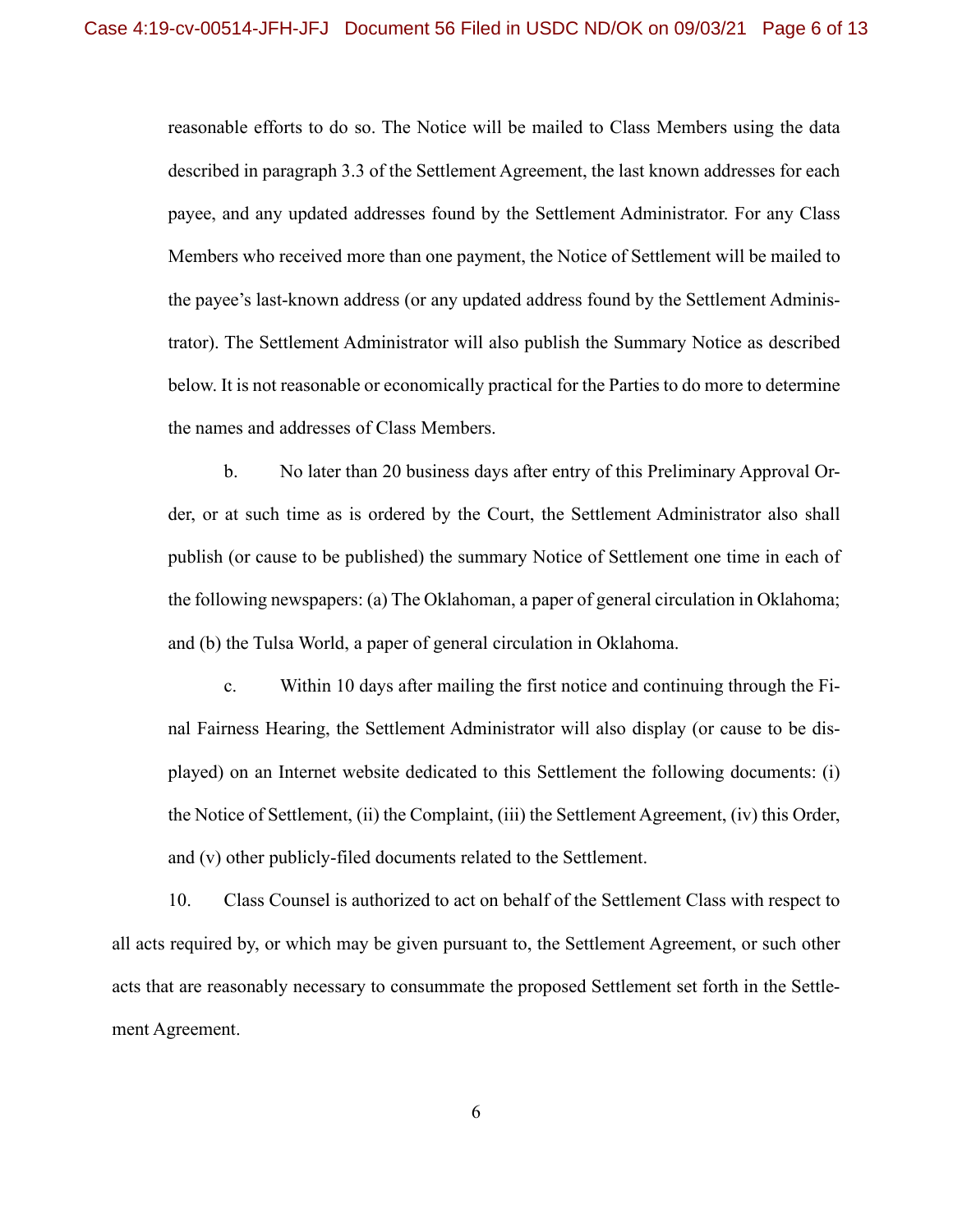11. The Court appoints JND Class Action Administration to act as Settlement Administrator and perform the associated responsibilities set forth in the Settlement Agreement. The Settlement Administrator will receive and process any Requests for Exclusion and, if the Settlement is finally approved by the Court, will supervise and administer the Settlement in accordance with the Settlement Agreement, the Judgment, and the Court's Plan of Allocation order(s) authorizing distribution of the Net Settlement Fund to Class Members. The Parties and their Counsel shall not be liable for any act or omission of the Settlement Administrator.

12. The Court appoints Signature Bank as the Escrow Agent. The Escrow Agent is authorized and directed to act in accordance with the Settlement Agreement and Escrow Agreement. Except as set forth in paragraph 6.18 of the Settlement Agreement, the Parties and their Counsel shall not be liable for any act or omission of the Escrow Agent or loss for the funds in the Escrow Account.

13. Pursuant to Federal Rule of Civil Procedure 23(e), a Final Fairness Hearing shall be held on December 3, 2021 at 10:00 am in the United States District Court for the Northern District of Oklahoma, the Honorable John F. Heil, III presiding, to:

a. determine whether the Settlement should be approved by the Court as fair, reasonable, and adequate and in the best interests of the Settlement Class;

b. determine whether the notice method utilized: (i) constituted the best practicable notice under the circumstances; (ii) constituted notice reasonably calculated, under the circumstances, to apprise Class Members of the pendency of the Litigation, the Settlement, their right to exclude themselves from the Settlement, their right to object to the Settlement, and their right to appear at the Final Fairness Hearing; (iii) was reasonable and constituted due, adequate, and sufficient notice to all persons and entities entitled to such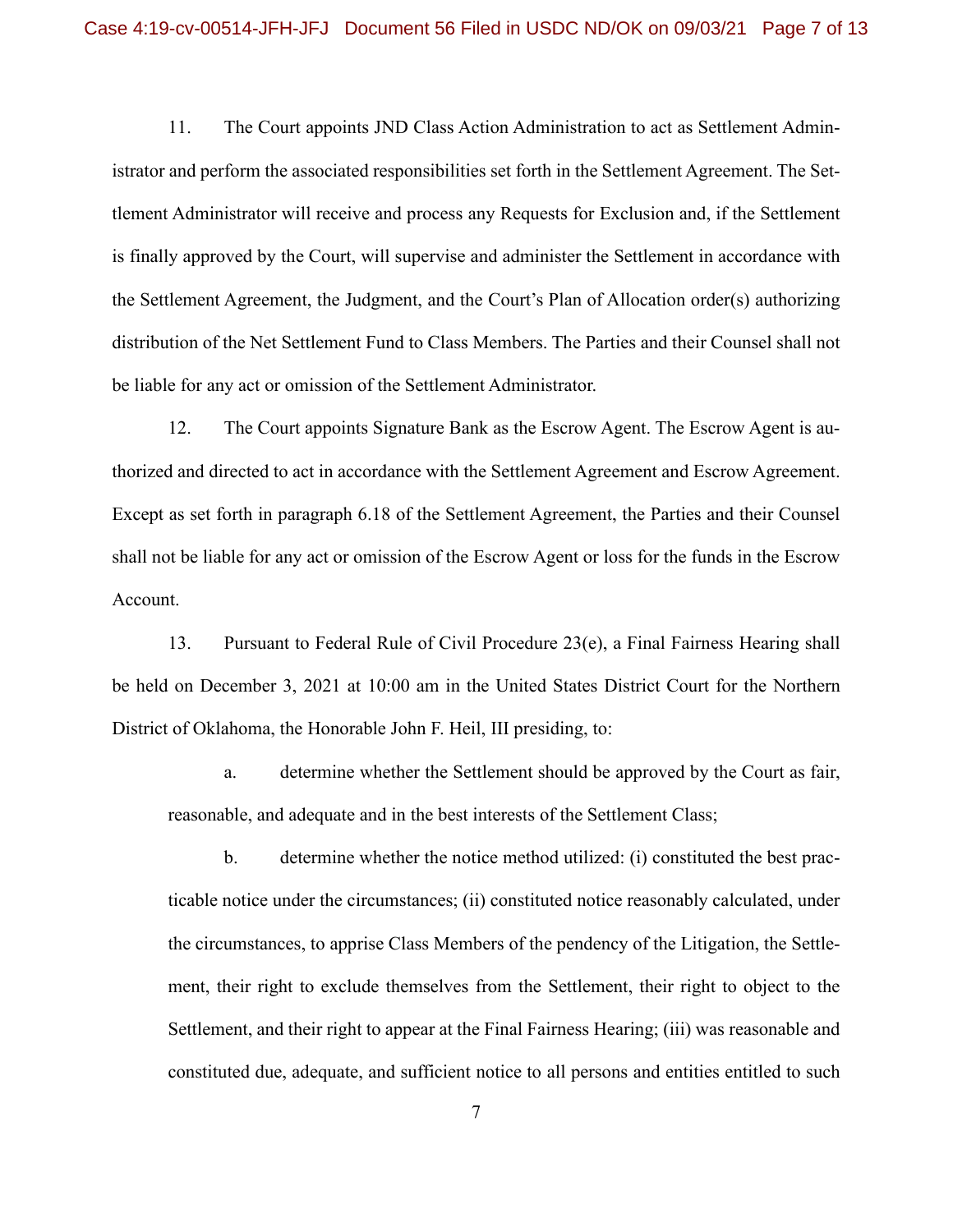notice; and (iv) meets all applicable requirements of the Federal Rules of Civil Procedure and any other applicable law;

c. determine whether a final Judgment should be entered pursuant to the Settlement Agreement, *inter alia*, dismissing the Released Claims in the Litigation against Defendant with prejudice and extinguishing, releasing, and barring all Released Claims against all Released Parties in accordance with the Settlement Agreement;

d. determine the proper method of allocation and distribution of the Net Settlement Fund among Class Members who are not excluded from the Settlement Class by virtue of a timely and properly submitted Request for Exclusion or other order of the Court;

e. determine whether the applications for Plaintiff's attorneys' fees, reimbursement for Litigation Expenses and Administration, Notice, and Distribution Costs, and a Nominal Case Contribution Award to Class Representative are fair and reasonable and should be approved; and

f. rule on such other matters as the Court may deem appropriate.

14. The Court may adjourn, continue, and reconvene the Final Fairness Hearing, or any aspect thereof, including the consideration for the application for attorneys' fees and reimbursement of Litigation Expenses and Administration, Notice, and Distribution Costs, without further notice to the Settlement Class. The Settlement Administrator will update the website maintained pursuant to paragraph 8(c) of this Order to reflect the current information about the date and time for the Final Fairness Hearing.

15. Class Members wishing to exclude themselves from the Settlement Class pursuant to Federal Rule of Civil Procedure 23(e)(4) must submit to the Settlement Administrator a valid and timely Request for Exclusion. Requests for Exclusion must include: (i) the Class Member's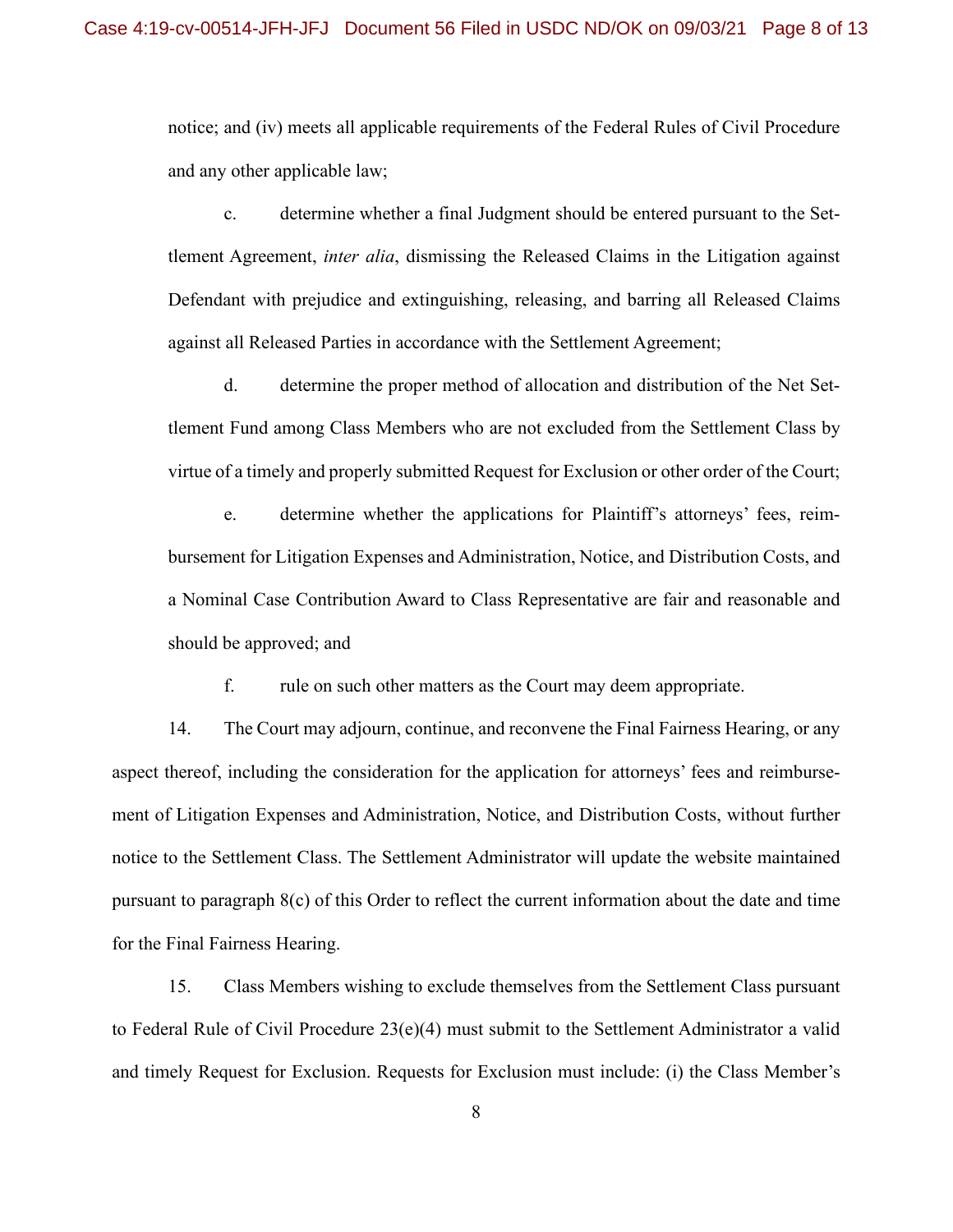name, address, telephone number, and notarized signature; (ii) a statement that the Class Member wishes to be excluded from the Settlement Class in *Pauper Petroleum, LLC v. Kaiser-Francis Oil Company*; and (iii) a description of the Class Member's interest in any wells for which it has received payments from Defendant, including the name, well number, county in which the well is located, and the owner identification number. Requests for Exclusion must be served on the Settlement Administrator, Defendant's Counsel, and Plaintiff's Counsel by certified mail, return receipt requested and received no later than 5 p.m. CDT on October 29, 2021. Requests for Exclusion may be mailed as follows:

### **Settlement Administrator:**

Pauper-Kaiser-Francis Settlement c/o JND Class Action Administration, Settlement Administrator P.O. Box 91244 Seattle, WA 98111-9332

#### **Class Counsel:**

Reagan E. Bradford Ryan K. Wilson BRADFORD & WILSON PLLC 431 West Main Street, Suite D Oklahoma City, Oklahoma 73102

### **Defendant's Counsel:**

Paul DeMuro Frederic Dorwart FREDERIC DORWART LAWYERS PLLC 124 East Fourth Street Tulsa, Oklahoma 74103

Requests for Exclusion may not be submitted through the website or by phone, facsimile,

or e-mail. Any Class Member that has not timely and properly submitted a Request for Exclusion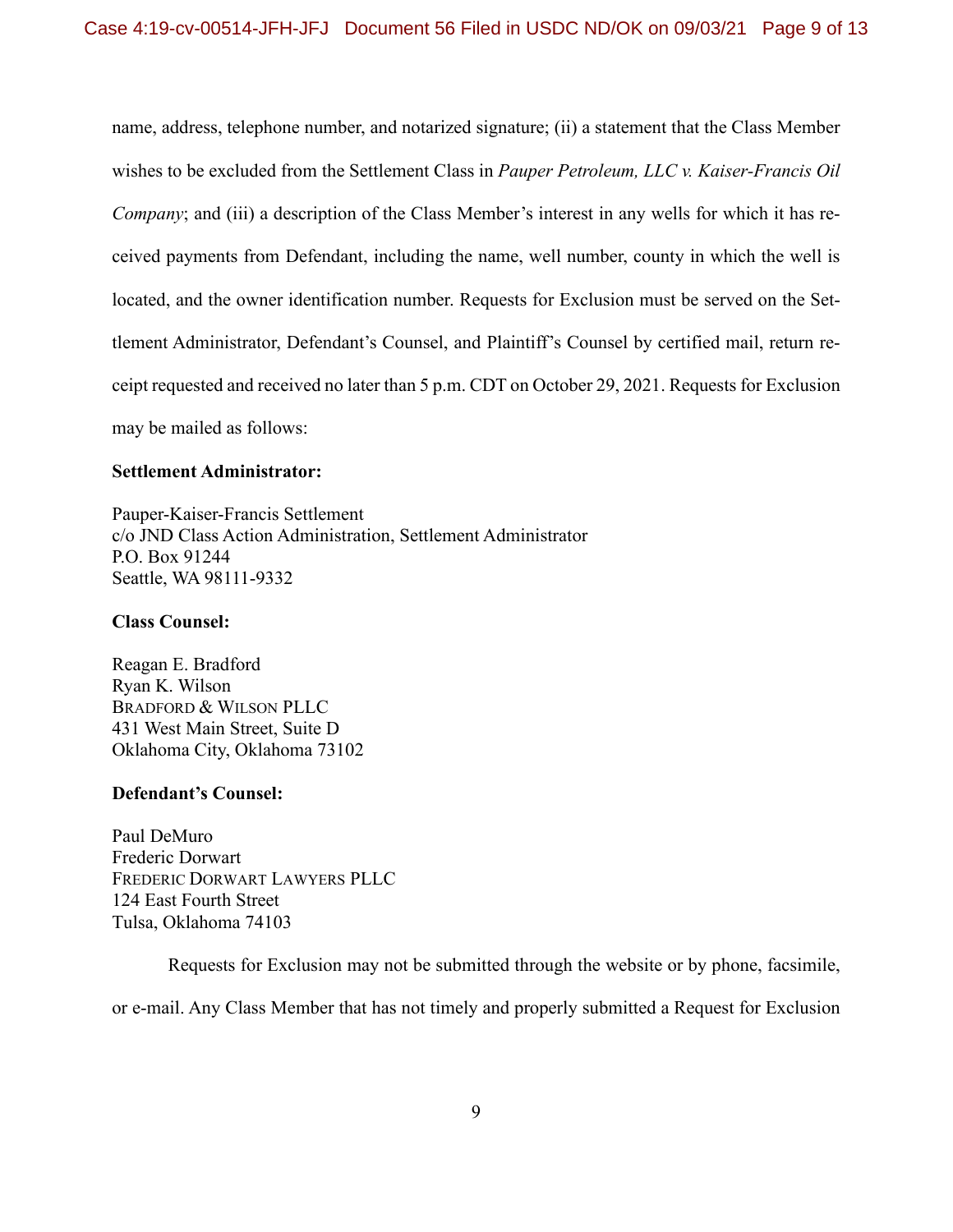shall be included in the Settlement and shall be bound by the terms of the Settlement Agreement in the event it is finally approved by the Court.

16. Any Class Member who wishes to object to the fairness, reasonableness, or adequacy of the Settlement, any term of the Settlement, the Allocation Methodology, the Plan of Allocation, the request for Plaintiff's attorneys' fees and Litigation Expenses and Administration, Notice, and Distribution Costs, or the request for a Nominal Case Contribution Award to Class Representative may file an objection. An objector must file with the Court and serve upon Class Counsel and Defendant's Counsel a written objection containing the following: (a) a heading referring to *Pauper Petroleum, LLC v. Kaiser-Francis Oil Company*, Case No. 19-cv-514-JFH-JFJ, United States District Court for the Northern District of Oklahoma; (b) a statement as to whether the objector intends to appear at the Final Fairness Hearing, either in person or through counsel, and, if through counsel, counsel must be identified by name, address, and telephone number; (c) a detailed statement of the specific legal and factual basis for each and every objection; (d) a list of any witnesses the objector may call at the Final Fairness Hearing, together with a brief summary of each witness's expected testimony (to the extent the objector desires to offer expert testimony and/or an expert report, any such evidence must fully comply with the Federal Rules of Civil Procedure, Federal Rules of Evidence, and the Local Rules of the Court); (e) a list of and copies of any exhibits the objector may seek to use at the Final Fairness Hearing; (f) a list of any legal authority the objector may present at the Final Fairness Hearing; (g) the objector's name, current address, current telephone number, and all owner identification numbers with Defendant; (h) the objector's signature executed before a Notary Public; (i) identification of the objector's interest in wells from which the objector has received payments by or on behalf of Defendant (by well name,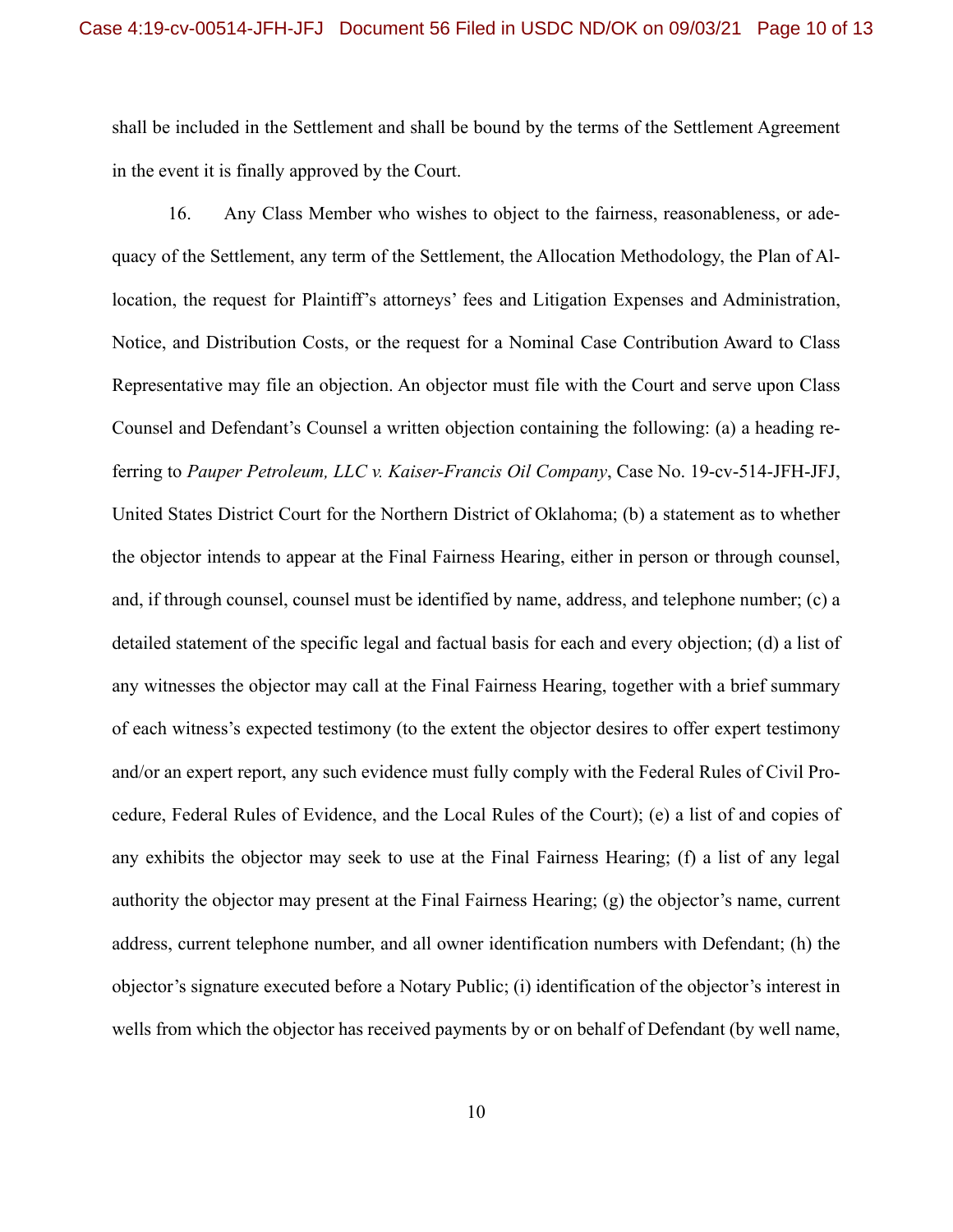payee well number, and county in which the well is located) during the Claim Period and identification of such payments by date of payment, date of production, and amount; and (j) if the objector is objecting to any portion of the Plaintiff's attorneys' fees or Litigation Expenses or Administration, Notice, and Distribution Costs sought by Class Counsel on the basis that the amounts requested are unreasonably high, the objector must specifically state the portion of Plaintiff's attorneys' fees and/or Litigation Expenses and/or Administration, Notice, and Distribution Costs he/she believes is fair and reasonable and the portion that is not. Such written objections must be filed with the Court and served on Plaintiff's Counsel and Defendant's Counsel, via certified mail return receipt requested, and received no later than 5 p.m. CDT by the deadline of 14 calendar days prior to the Final Fairness Hearing at the addresses set forth in paragraph 15 above.

Any Class Member who fails to timely file and serve such written statement and provide the required information will not be permitted to present any objections at the Final Fairness Hearing and such failure will render any such attempted objection untimely and of no effect. All presentations of objections will be further limited by the information listed. Either or both Party's Counsel may file any reply or response to any objections prior to the Final Fairness Hearing. The procedures set forth in this paragraph do not supplant, but are in addition to, any procedures required by the Federal Rules of Civil Procedure.

17. Any objector who timely files and serves a valid written objection in accordance with the above paragraph may also appear at the Final Fairness Hearing, either in person or through qualified counsel retained at the objector's expense. Objectors or their attorneys intending to present any objection at the Final Fairness Hearing must comply with the Local Rules of this Court in addition to the requirements set forth in paragraph 16 above.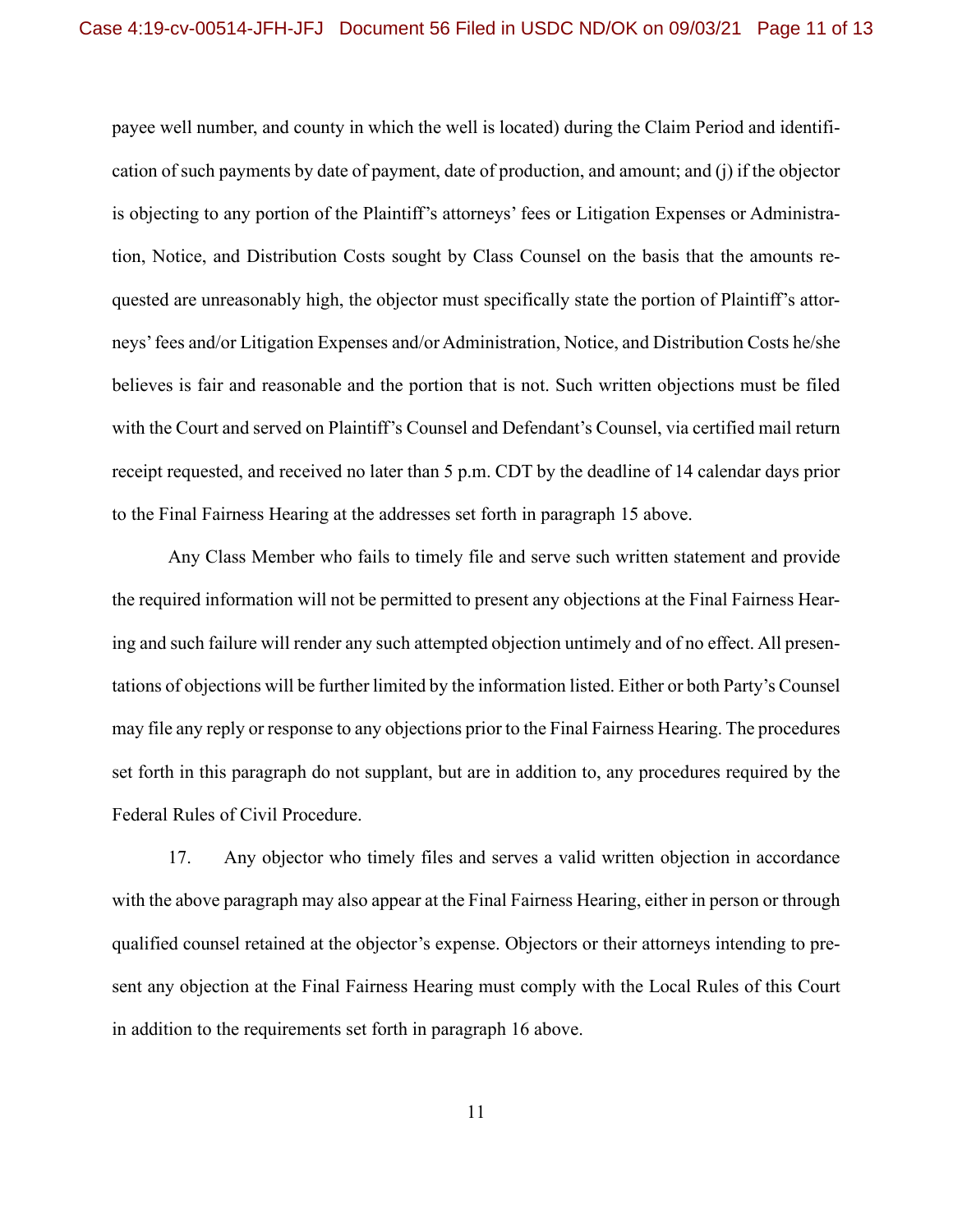18. No later than 28 calendar days prior to the Final Approval Hearing, if the Settlement has not been terminated pursuant to the Settlement Agreement or any Supplemental Agreement, Plaintiff's Counsel and Plaintiffs shall move for: (a) final approval of the Settlement pursuant to Federal Rule of Civil Procedure 23(e); (b) entry of a Judgment in substantially the same form as Exhibit 2; (c) final approval of the Allocation Methodology and Plan of Allocation; and (d) attorneys' fees, reimbursement of Litigation Expenses, Administration, Notice, and Distribution Costs, and/or a Nominal Case Contribution Award.

19. If the Settlement is not approved by the Court, is terminated in accordance with the terms of the Settlement Agreement, or otherwise does not become Final and Non-Appealable for any reason whatsoever, the Settlement, Settlement Agreement, and any actions to be taken in connection therewith (including this Order and any Judgment entered herein), shall be terminated and become void and of no further force and effect as described in the Settlement Agreement. Any obligations or provisions relating to the refund of Plaintiff's Attorney's Fees, Litigation Expenses, the payment of Administration, Notice, and Distribution Costs already incurred, and any other obligation or provision in the Settlement Agreement that expressly pertains to the termination of the Settlement or events to occur after the termination, shall survive termination of the Settlement Agreement and Settlement.

20. All proceedings in the Litigation, other than such proceedings as may be necessary to carry out the terms and conditions of the Settlement, are hereby stayed and suspended until further order of this Court. Pending final approval of the Settlement, Class Representative and all Class Members are barred, enjoined, and restrained from commencing, prosecuting, continuing, or asserting in any forum, either directly or indirectly, on their own behalf or on the behalf of any other person or class, any Released Claim against Released Parties.